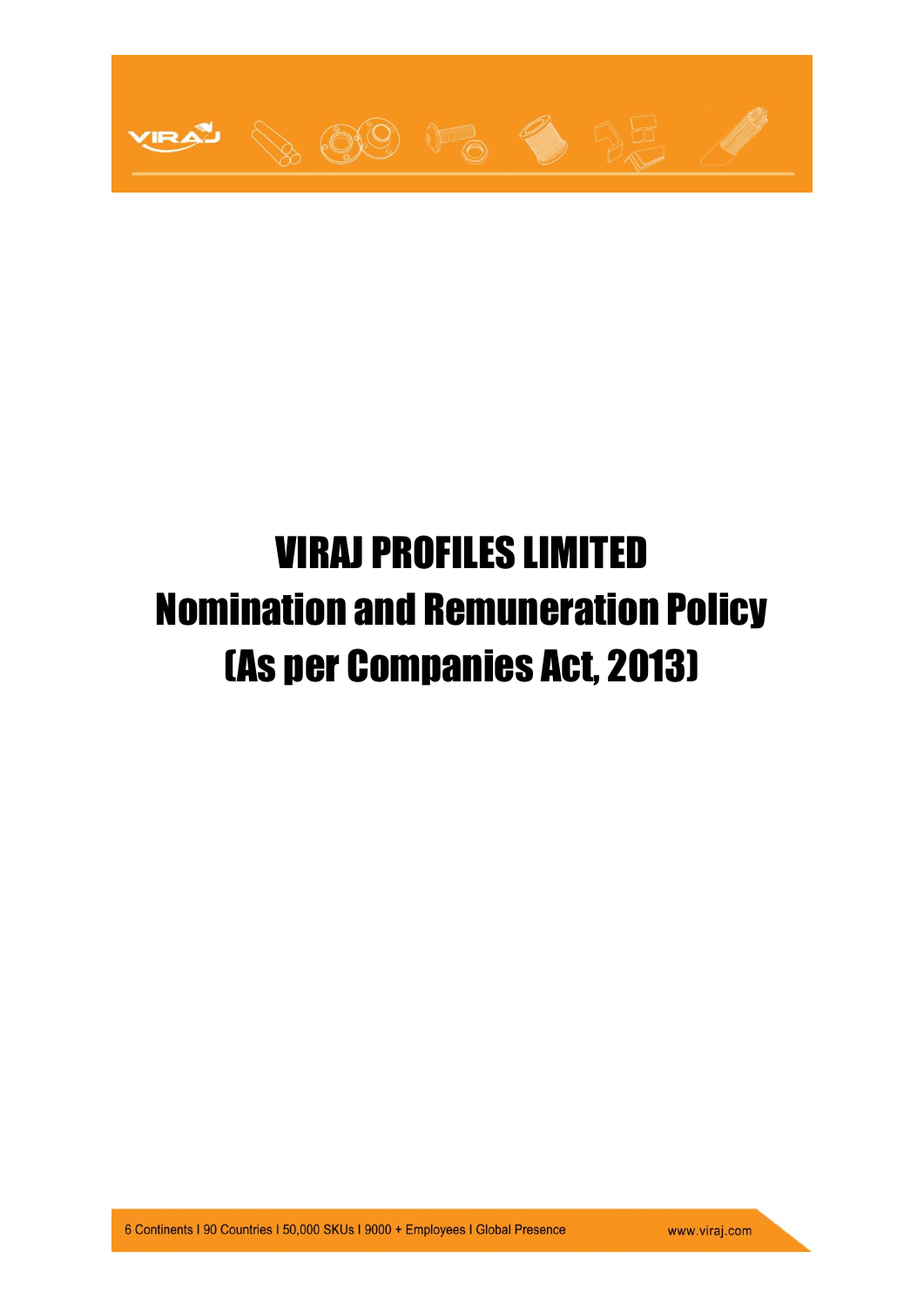

The Board of Directors of Viraj Profiles Limited ("the Company") had constituted the "Nomination and Remuneration Committee" which is in compliance with the requirements of the Companies Act, 2013.

# **1. OBJECTIVE:**

The Nomination and Remuneration Committee and this Policy shall be in compliance with Section 178 of the Companies Act, 2013 read along with the applicable rules thereto. The Key Objectives of the Committee would be:

- To identify persons who are qualified to become directors and who may be appointed in senior management in accordance with the criteria laid down, recommend to the Board their appointment and removal and shall carry out evaluation of every director's performance;
- To formulate the criteria for determining qualifications, positive attributes and independence of a director and recommend to the Board a policy, relating to the remuneration for the directors, key managerial personnel and other employees;
- To ensure that level and composition of remuneration is reasonable and sufficient to attract, retain and motivate directors of the quality required to run the company successfully;
- Relationship of remuneration to performance is clear and meets appropriate performance benchmarks;
- Remuneration to directors, key managerial personnel and senior management involves a balance between fixed and incentive pay reflecting short and long-term performance objectives appropriate to the working of the company and its goals;
- Devising a policy on Board diversity;

# **2. DEFINITIONS:**

- **2.1. Act** means the Companies Act, 2013 or Companies Act, 1956 as may be applicable and Rules framed thereunder, as amended from time to time.
- **2.2. Board** means Board of Directors of the Company.
- **2.3. Directors** mean Directors of the Company.

#### **2.4. Key Managerial Personnel** means

- Chief Executive Officer or the Managing Director or the Manager;
- Whole-time director;
- Chief Financial Officer;
- Company Secretary; and
- Such other officer as may be prescribed.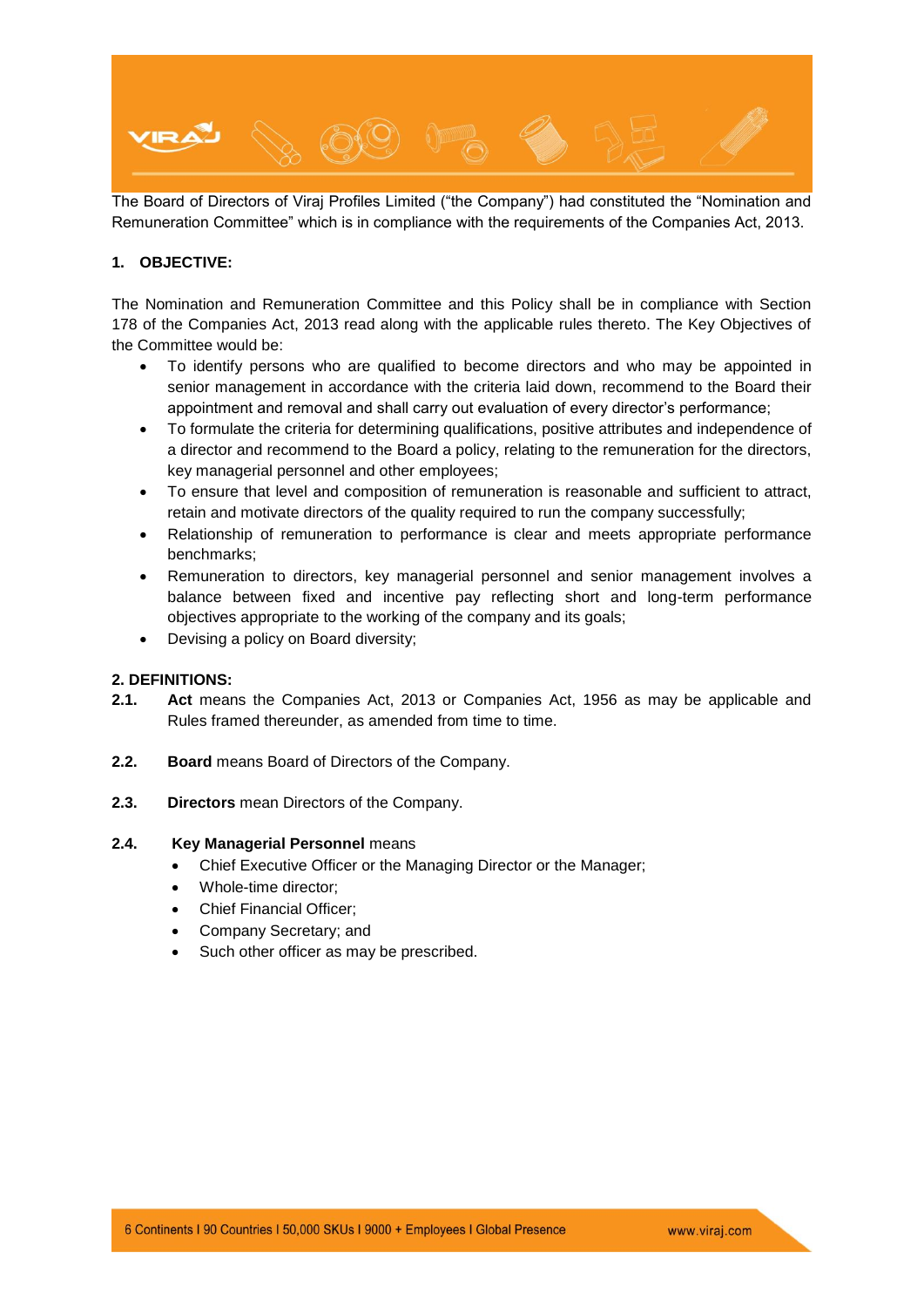

**2.5. Senior Management Personnel** means personnel in the grade of Vice President and above.

#### **3. ROLE OF COMMITTEE:**

# **3.1. Matters to be dealt with, perused and recommended to the Board by the Nomination and Remuneration Committee**

The Committee shall:

- Formulate the criteria for determining qualifications, positive attributes and independence of a director.
- Identify persons who are qualified to become Director and persons who may be appointed in Key Managerial and Senior Management positions in accordance with the criteria laid down in this policy.
- Recommend to the Board, appointment and removal of Director, KMP and Senior Management Personnel.

## **3.2. Policy for appointment and removal of Director, KMP and Senior Management**

## **3.2.1. Appointment criteria and qualifications**

- a) The Committee shall identify and ascertain the integrity, qualification, expertise and experience of the person for appointment as Director, KMP or at Senior Management level and recommend to the Board his / her appointment.
- b) A person should possess adequate qualification, expertise and experience for the position he / she is considered for appointment. The Committee has discretion to decide whether qualification, expertise and experience possessed by a person is sufficient / satisfactory for the concerned position.
- c) The Company shall not appoint or continue the employment of any person as Whole-time Director who has attained the retirement age fixed by the Board or as approved by the Shareholders pursuant to the requirement of the Act.

# **3.2.2. Term / Tenure**

# **a) Chairman/Managing Director/Whole-time Director:**

The Company shall appoint or re-appoint any person as its Executive Chairman, Managing Director or Whole-time Director for a term not exceeding five years at a time. No reappointment shall be made earlier than one year before the expiry of term.

# **b) Independent Director:**

 An Independent Director shall hold office for a term up to five consecutive years on the Board of the Company and will be eligible for re-appointment on passing of a special resolution by the Company and disclosure of such appointment in the Board's report.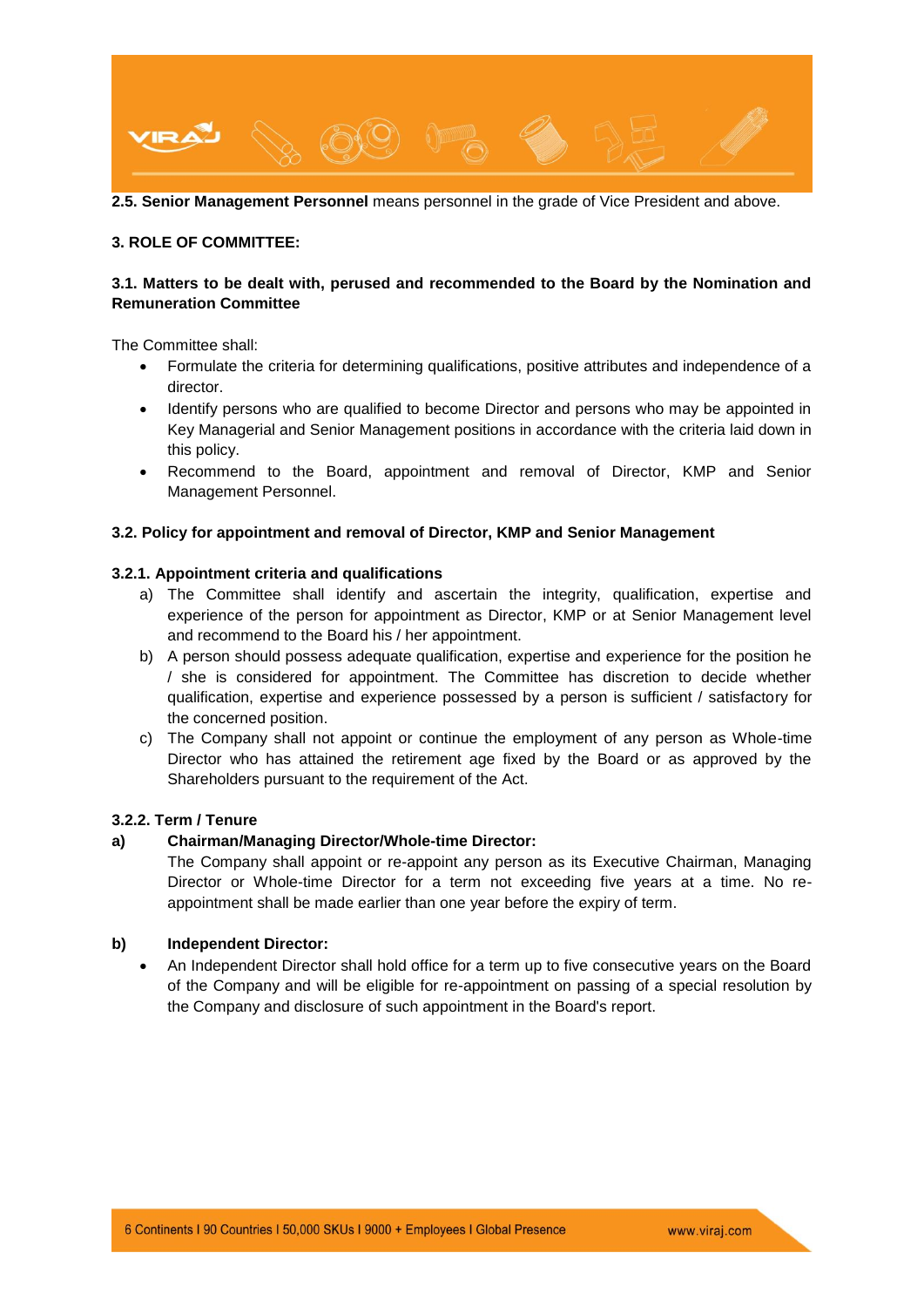

- No Independent Director shall hold office for more than two consecutive terms, but such Independent Director shall be eligible for appointment after expiry of three years of ceasing to become an Independent Director. Provided that an Independent Director shall not, during the said period of three years, be appointed in or be associated with the Company in any other capacity, either directly or indirectly. *However, if a person who has already served as an Independent Director for 5 years or more in the Company as on October 1, 2014 or such other date as may be determined by the Committee as per regulatory requirement; he/ she shall be eligible for appointment for one more term of 5 years only.*
- -At the time of appointment of Independent Director it should be ensured that number of Boards on which such Independent Director serves is restricted to seven listed companies as an Independent Director and three listed companies as an Independent Director in case such person is serving as a Whole-time Director of a listed company or such other number as may be prescribed under the Act.

#### **3.2.3. Evaluation**

The Committee shall carry out evaluation of performance of the Board/Committee and Individuals at regular interval (yearly).

#### **3.2.4. Removal**

Due to reasons for any disqualification mentioned in the Act or under any other applicable Act, rules and regulations thereunder, the Committee may recommend, to the Board with reasons recorded in writing, removal of a Director, KMP or Senior Management Personnel subject to the provisions and compliance of the said Act, rules and regulations.

#### **3.2.5. Retirement**

The Director, KMP and Senior Management Personnel shall retire as per the applicable provisions of the Act or the prevailing policy of the Company. The Board will have the discretion to retain the Director, KMP, Senior Management Personnel in the same position/ remuneration or otherwise even after attaining the retirement age, for the benefit of the Company.

# **3.3. Policy relating to the Remuneration for the Whole-time Director, KMP and Senior Management Personnel**

#### **3.3.1. General:**

- **a)** The remuneration / compensation etc. to the Chairman/ Managing Director/Whole-time Directors will be determined by the Committee and recommended to the Board for approval. The remuneration / compensation / Etc. shall be subject to the prior/post approval of the shareholders of the Company and Central Government, wherever required.
- **b)** The remuneration to be paid to the Chairman/Managing Director/Whole-time Directors shall be in accordance with the percentage / limits / conditions laid down in the Articles of Association of the Company and as per the provisions of the Act.
- **c)** Increments to the existing remuneration/ compensation structure may be recommended by the Committee to the Board which should be within the limits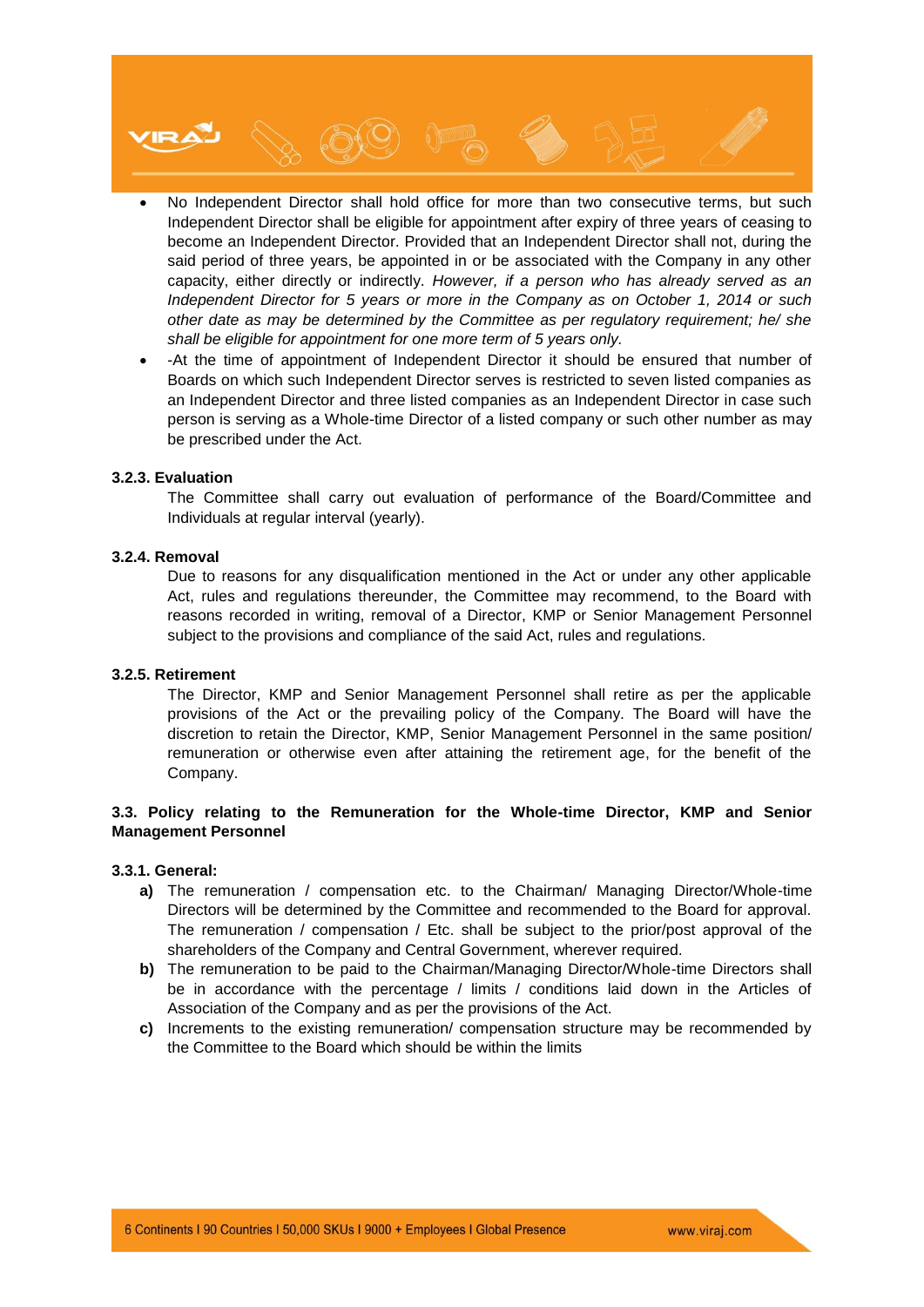

- **d)** approved by the Shareholders in the case of Chairman/Managing Director/Whole-time Directors.
- **e)** Where any insurance is taken by the Company on behalf of its Chairman/Managing Director/ Whole-time Directors, Chief Executive Officer, Chief Financial Officer, the Company Secretary and any other employees for indemnifying them against any liability, the premium paid on such insurance shall not be treated as part of the remuneration payable to any such personnel. Provided that if such person is proved to be guilty, the premium paid on such insurance shall be treated as part of the remuneration.
- **f)** Remuneration of other KMP or Senior Management Personnel shall be as per the policy of the Company based on the grade structure in the Company.

# **3.3.2. Remuneration to Chairman /Managing Director /Whole-time director/ KMP and Senior Management Personnel:**

## **a) Fixed pay:**

The Chairman/ Managing Director/Whole-time Director/ KMP and Senior Management Personnel shall be eligible for a monthly remuneration as may be approved by the Board on the recommendation of the Committee or policy of the Company. The breakup of the pay scale and quantum of perquisites including, employer's contribution to P.F, pension scheme, medical expenses, club fees etc. shall be decided and approved by the Board/ the Person authorized by the Board on the recommendation of the Committee and approved by the shareholders and Central Government, wherever required.

#### **b) Minimum Remuneration:**

If, in any financial year, the Company has no profits or its profits are inadequate, the Company shall pay remuneration to its Chairman/Managing Director/Whole-time Directors in accordance with the provisions of Schedule V of the Act and if it is not able to comply with such provisions, with the previous approval of the Central Government.

#### **c) Provisions for excess remuneration:**

If any Chairman/Managing Director/Whole-time Directors draws or receives, directly or indirectly by way of remuneration any such sums in excess of the limits prescribed under the Act or without the prior sanction of the Central Government, where required, he / she shall refund such sums to the Company and until such sum is refunded, hold it in trust for the Company. The Company shall not waive recovery of such sum refundable to it unless permitted by the Central Government.

#### **3.3.3. Remuneration to Non- Executive / Independent Director:**

#### **a) Remuneration:**

The remuneration shall be fixed as per the limits and conditions mentioned in the Articles of Association of the Company and the Act.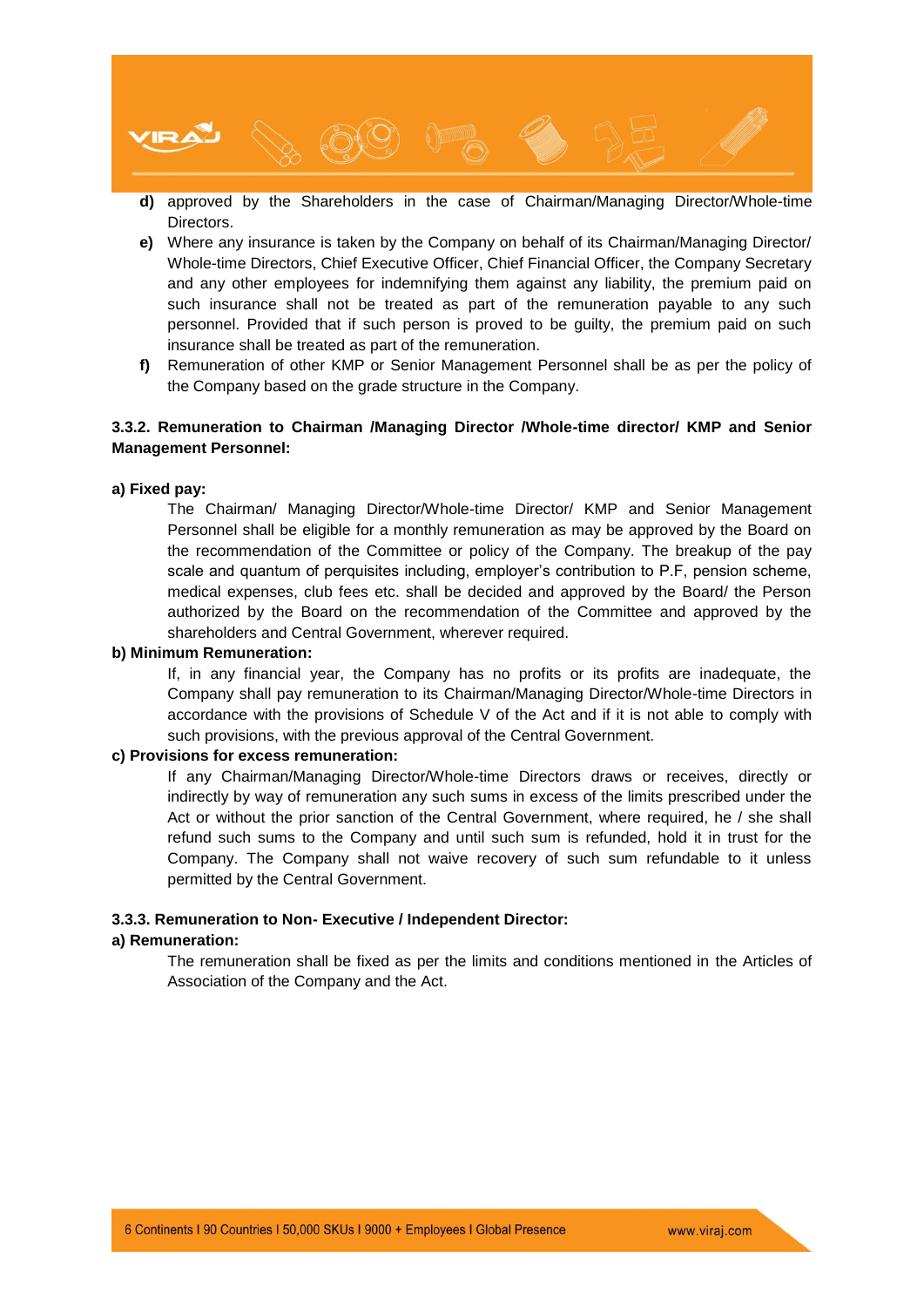

# **b) Sitting Fees:**

The Non- Executive / Independent Director may receive remuneration by way of fees for attending meetings of Board or Committee thereof. Provided that the amount of such fees shall not exceed Rs. One Lac per meeting of the Board or Committee or such amount as may be prescribed by the Central Government from time to time.

## **4. MEMBERSHIP**

- **4.1** The Committee shall consist of a minimum 3 non-executive directors, half of them being independent.
- **4.2** Minimum two (2) members shall constitute a quorum for the Committee meeting.
- **4.3** Membership of the Committee shall be disclosed in the Annual Report.
- **4.4** Term of the Committee shall be continued unless terminated by the Board of Directors.

# **5. CHAIRPERSON**

- **5.1** Chairperson of the Committee shall be an Independent Director.
- **5.2** Chairperson of the Company may be appointed as a member of the Committee but shall not be a Chairman of the Committee.
- **5.3** In the absence of the Chairperson, the members of the Committee present at the meeting shall choose one amongst them to act as Chairperson.
- **5.4** Chairman of the Nomination and Remuneration Committee meeting could be present at the Annual General Meeting or may nominate some other member to answer the shareholders' queries.

# **6. FREQUENCY OF MEETINGS**

The meeting of the Committee shall be held at such regular intervals as may be required.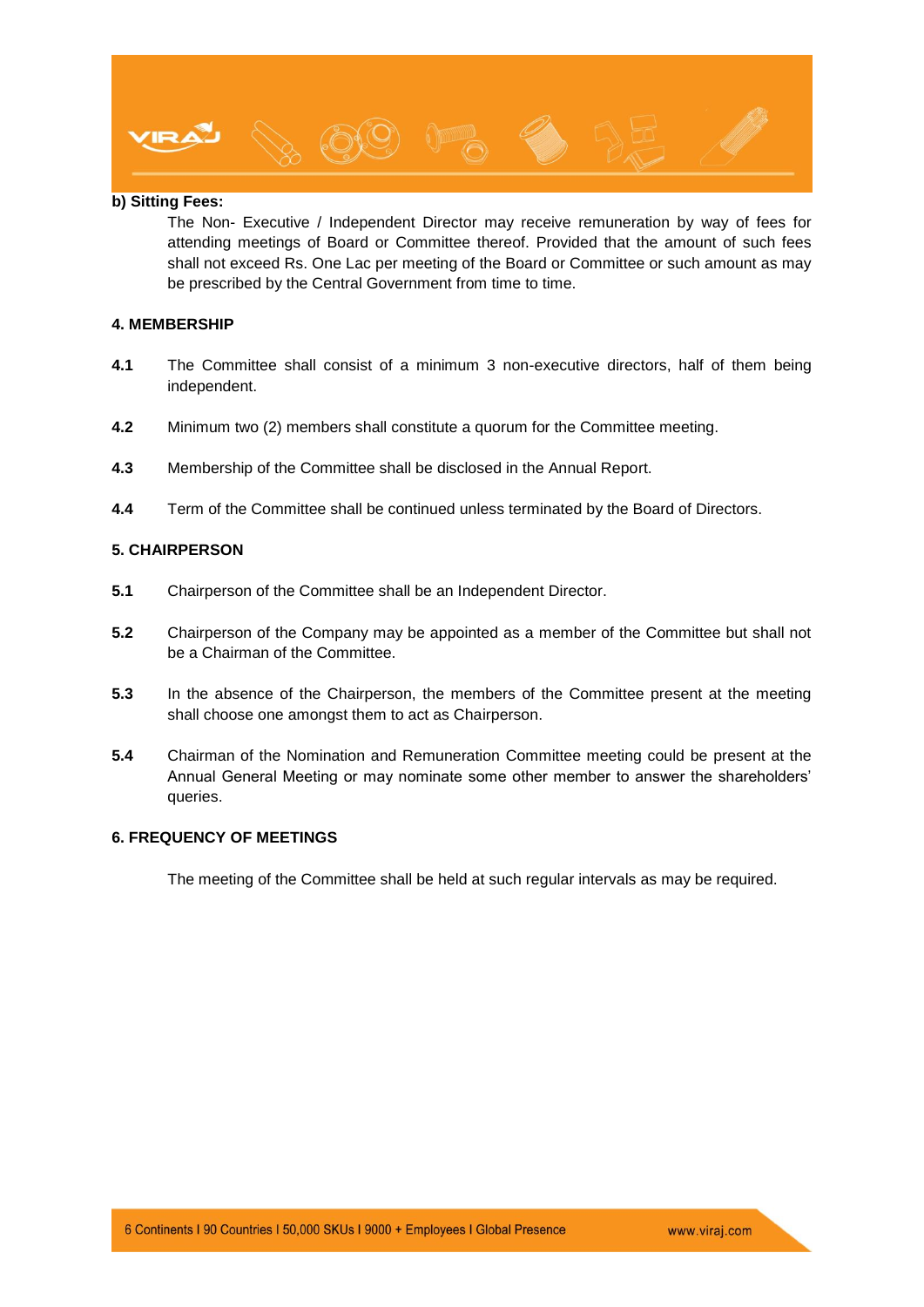

# **7. COMMITTEE MEMBERS' INTERESTS**

- **7.1** A member of the Committee is not entitled to be present/participate in discussion when his or her own remuneration is discussed at a meeting or when his or her performance is being evaluated.
- **7.2** The Committee may invite such executives, as it considers appropriate, to be present at the meetings of the Committee.

## **8. SECRETARY**

The Company Secretary of the Company shall act as Secretary of the Committee.

# **9. VOTING**

Matters arising for determination at Committee meetings shall be decided by a majority of votes of Members present and voting and any such decision shall for all purposes be deemed a decision of the Committee.

# **10. NOMINATION DUTIES**

The duties of the Committee in relation to nomination matters include:

- **10.1** Ensuring that on appointment to the Board, Non-Executive Directors receive a formal letter of appointment in accordance with the Guidelines provided under the Act;
- **10.2** Determining the appropriate size, diversity and composition of the Board;
- **10.3** Setting a formal and transparent procedure for selecting new Directors for appointment to the Board;
- **10.4** Developing a succession plan for the Board and Senior Management and regularly reviewing the plan;
- **10.5** Evaluating the performance of the Board members and Senior Management in the context of the Company's performance from business and compliance perspective;
- **10.6** Making recommendations to the Board concerning any matters relating to the continuation in office of any Director at any time including the suspension or termination of service of an Executive Director as an employee of the Company subject to the provision of the law and their service contract.
- **10.7** Delegating any of its powers to one or more of its members or the Secretary of the Committee;

**10.8** Recommend any necessary changes to the Board; and